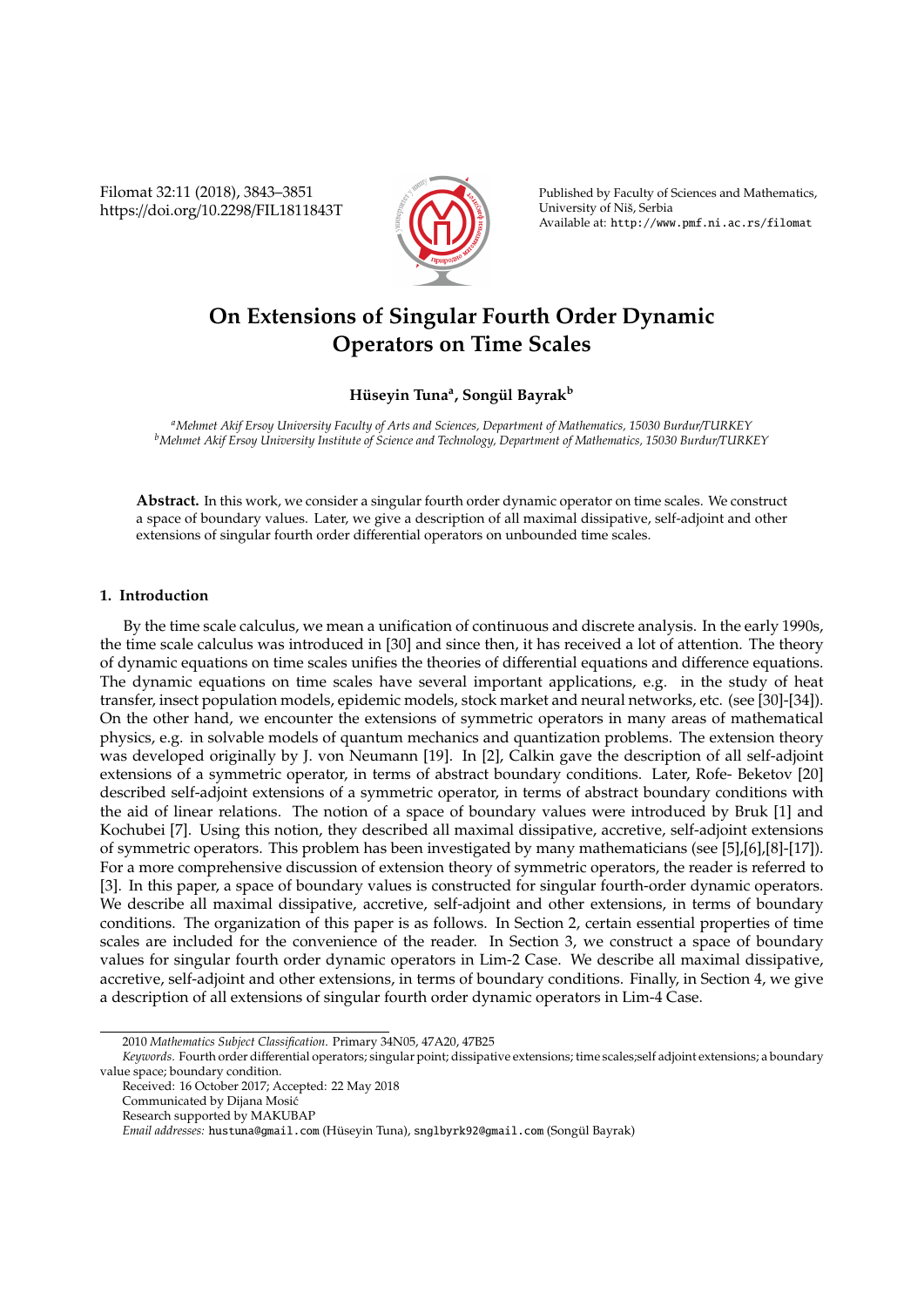#### **2. Preliminaries**

First, we recall some necessary fundamental concepts related to time scales, and we refer to [23]-[30] for more details.

**Definition 2.1.** *Let*  $\mathbb{T}$  *be a time scale. The forward jump operator*  $\sigma : \mathbb{T} \to \mathbb{T}$  *is defined by* 

 $\sigma(t) = \inf \{ s \in \mathbb{T} : s > t \}, t \in \mathbb{T}$ 

*and the backward jump operator*  $\rho : \mathbb{T} \to \mathbb{T}$  *is defined by* 

 $\rho(t) = \sup \{s \in \mathbb{T} : s < t\}, t \in \mathbb{T}.$ 

*It is convenient to have graininess operators*  $\mu_{\sigma} : \mathbb{T} \to [0, \infty)$  *and*  $\mu_{\rho} : \mathbb{T} \to (-\infty, 0]$  *defined by*  $\mu_{\sigma}(t) = \sigma(t) - t$  *and*  $\mu_{\rho}(t) = \rho(t) - t$ , *respectively.* A point  $t \in \mathbb{T}$  is left-scattered if  $\mu_{\rho}(t) \neq 0$  and left-dense if  $\mu_{\rho}(t) = 0$ . A point  $t \in \mathbb{T}$ is right-scattered if  $\mu_{\sigma}$  (t)  $\neq 0$  and right-dense if  $\mu_{\sigma}$  (t) = 0. We introduce the sets  $\mathbb{T}^k$ ,  $\mathbb{T}_k$ ,  $\mathbb{T}^*$  which are derived from *the time scale*  $\mathbb T$  *as follows.* If  $\mathbb T$  *has a left-scattered maximum*  $t_1$ , *then*  $\mathbb T^k = \mathbb T - \{t_1\}$ , *otherwise*  $\mathbb T^k = \mathbb T$ . If  $\mathbb T$  *has a right-scattered minimum t*<sub>2</sub>, *then*  $\mathbb{T}_k = \mathbb{T} - \{t_2\}$ , *otherwise*  $\mathbb{T}_k = \mathbb{T}$ . *Finally*,  $\mathbb{T}^* = \mathbb{T}^k \cap \mathbb{T}_k$ .

**Definition 2.2.** A function f on  $\mathbb T$  is said to be  $\Delta$ -differentiable at some point  $t \in \mathbb T^k$  if there is a number  $f^{\Delta}(t)$  such *that for every*  $\varepsilon > 0$  *there is a neighborhood*  $U \subset T$  *of t such that* 

 $|f(\sigma(t)) - f(s) - f^{\Delta}(t)(\sigma(t) - s)| \le \varepsilon |\sigma(t) - s|, \quad s \in U.$ 

*Analogously, one may define the notion of* ∇*-di*ff*erentiability of some function using the backward jump* ρ*. One can show that*

 $f^{\Delta}(t) = f^{\nabla}(\sigma(t)), \qquad f^{\nabla}(t) = f^{\Delta}(\rho(t))$ 

*for continuously di*ff*erentiable functions (see [23]).*

**Example 2.3.** *If*  $T = \mathbb{R}$ *, then we have* 

$$
\sigma(t) = t, f^{\Delta}(t) = f'(t).
$$

*If* T = Z, *then we have*

$$
\sigma(t) = t + 1, \ f^{\Delta}(t) = \Delta f(t) = f(t + 1) - f(t).
$$

*If*  $\mathbb{T} = q^{\mathbb{N}_0} = \left\{ q^k : q > 1, \ k \in \mathbb{N}_0 \right\}$  , then we have

$$
\sigma(t) = qt, \ f^{\Delta}(t) = \frac{f(qt) - f(t)}{qt - t}.
$$

**Definition 2.4.** Let  $f : \mathbb{T} \to \mathbb{R}$  be a function, and  $a, b \in \mathbb{T}$ . If there exists a function  $F : \mathbb{T} \to \mathbb{R}$ , such that *F* <sup>∆</sup> (*t*) = *f* (*t*) *for all t* ∈ T*<sup>k</sup>* , *then F is a* ∆*-antiderivative of f*. *In this case the integral is given by the formula*

$$
\int_{a}^{b} f(t) \Delta t = F(b) - F(a) \text{ for } a, b \in \mathbb{T}.
$$

*Analogously, one may define the notion of* ∇*-antiderivative of some function.*

Let  $L^2_{\Delta}(\mathbb{T}^*)$  be the space of all functions defined on  $\mathbb{T}^*$  such that

$$
\left\|f\right\| := \left(\int_a^b \left|f(t)\right|^2 \Delta t\right)^{1/2} < \infty.
$$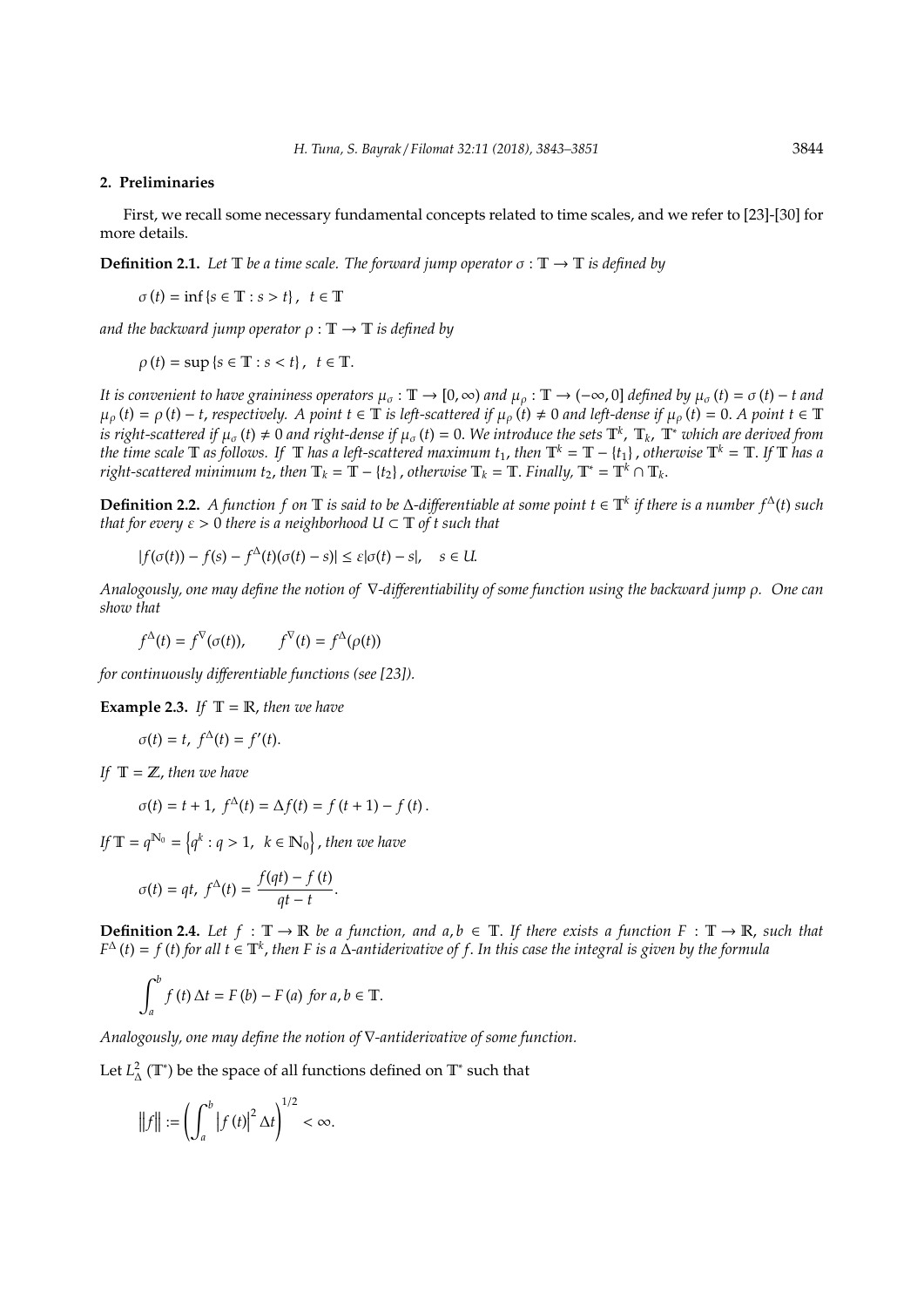Let T be a time scale which is bounded from below and unbounded from above such that inf T =  $a$  > −∞ and sup  $\mathbb{T} = \infty$ . We will denote  $\mathbb{T}$  also as  $[a, \infty)_{\mathbb{T}}$ . The space  $L^2_{\Delta}[a, \infty)_{\mathbb{T}}$  is a Hilbert space with the inner product

$$
\langle f,g\rangle:=\int_a^\infty f\left(t\right)\overline{g\left(t\right)}\Delta t,\ \, f,g\in L^2_\Delta[a,\infty)_\mathbb{T}\;.
$$

(see [21]). We consider the fourth order dynamic equation

$$
\Upsilon x(t) := (p_0 x^{\Delta \nabla})^{\nabla \Delta} (t) - (p_1 x^{\nabla})^{\Delta} + p_2(t) x(t) = \lambda x(t), t \in [a, \infty)_{\mathbb{T}},
$$
\n(1)

and assume that  $p_0$ ,  $p_1$  and  $p_2$  are real-valued,  $p_0^{-1}$ ,  $p_1$  and  $p_2$  are locally ∆−integrable functions on  $[a, \infty)_T$ , and  $p_0 > 0$  on  $[a, \infty)$ <sub>T</sub>. For simplicity of notations, we write

$$
x^{[0]} = x
$$
  
\n
$$
x^{[1]} = x^{\Delta}
$$
  
\n
$$
x^{[2]} = p_0 x^{\Delta V}
$$
  
\n
$$
x^{[3]} = p_1 x^{\nabla} - (x^{[2]})^{\nabla}
$$
  
\n
$$
x^{[4]} = p_2 x - (x^{[3]})^{\Delta}
$$

Now, we will convert (1) to the Hamiltonian system form. Thus we put

$$
X = \begin{bmatrix} x \\ x^{\Delta} \\ -(p_0 x^{\Delta \nabla})^{\Delta} + p_1 x^{\Delta} \\ p_0 x^{\Delta \Delta} \end{bmatrix}, \quad \widehat{X} = \begin{bmatrix} x \\ x^{\Delta} \\ -(p_0 x^{\Delta \nabla})^{\nabla} + p_1 x^{\nabla} \\ p_0 x^{\Delta \nabla} \end{bmatrix}
$$

which brings (1) to the form

$$
J\ \widehat{X}^{\Delta} = (\lambda A + B) \, X,\tag{2}
$$

where

$$
A = \begin{bmatrix} 1 & 0 & 0 & 0 \\ 0 & 0 & 0 & 0 \\ 0 & 0 & 0 & 0 \\ 0 & 0 & 0 & 0 \end{bmatrix}, B = \begin{bmatrix} -p_2 & 0 & 0 & 0 \\ 0 & -p_1 & 1 & 0 \\ 0 & 1 & 0 & 0 \\ 0 & 0 & 0 & 1/p_0 \end{bmatrix}
$$

and

$$
J = \begin{bmatrix} 0 & 0 & -1 & 0 \\ 0 & 0 & 0 & -1 \\ 1 & 0 & 0 & 0 \\ 0 & 1 & 0 & 0 \end{bmatrix}.
$$

Note that *A* and *B* are real and symmetric. Green's formula for solutions  $x(t, \lambda)$  and  $z(t, \lambda)$  is

$$
\int_{a}^{\infty} (\Upsilon x) (t) \overline{z(t)} \Delta t - \int_{a}^{\infty} x (t) \overline{(\Upsilon z) (t)} \Delta t = [x, z]_{\infty} - [x, z]_{a}, \tag{3}
$$

where  $[x, z]_t := x^{[0]}(t)\overline{z}^{[3]}(t) - x^{[3]}(t)\overline{z}^{[0]}(t) + x^{[1]}(t)\overline{z}^{[2]}(t) - x^{[2]}(t)\overline{z}^{[1]}(t)$  and  $[x, z]_{\infty} := \lim_{t\to\infty} [x, z]_t$  (see [22] ). It is clear that [*x*, *z*]<sup>∞</sup> exists and is finite. Letting *X* (*t*, λ) and *Z*(*t*, λ) be the corresponding vectors from (2), we get

$$
X^{T}JZ(t)=[x,z]_{t}.
$$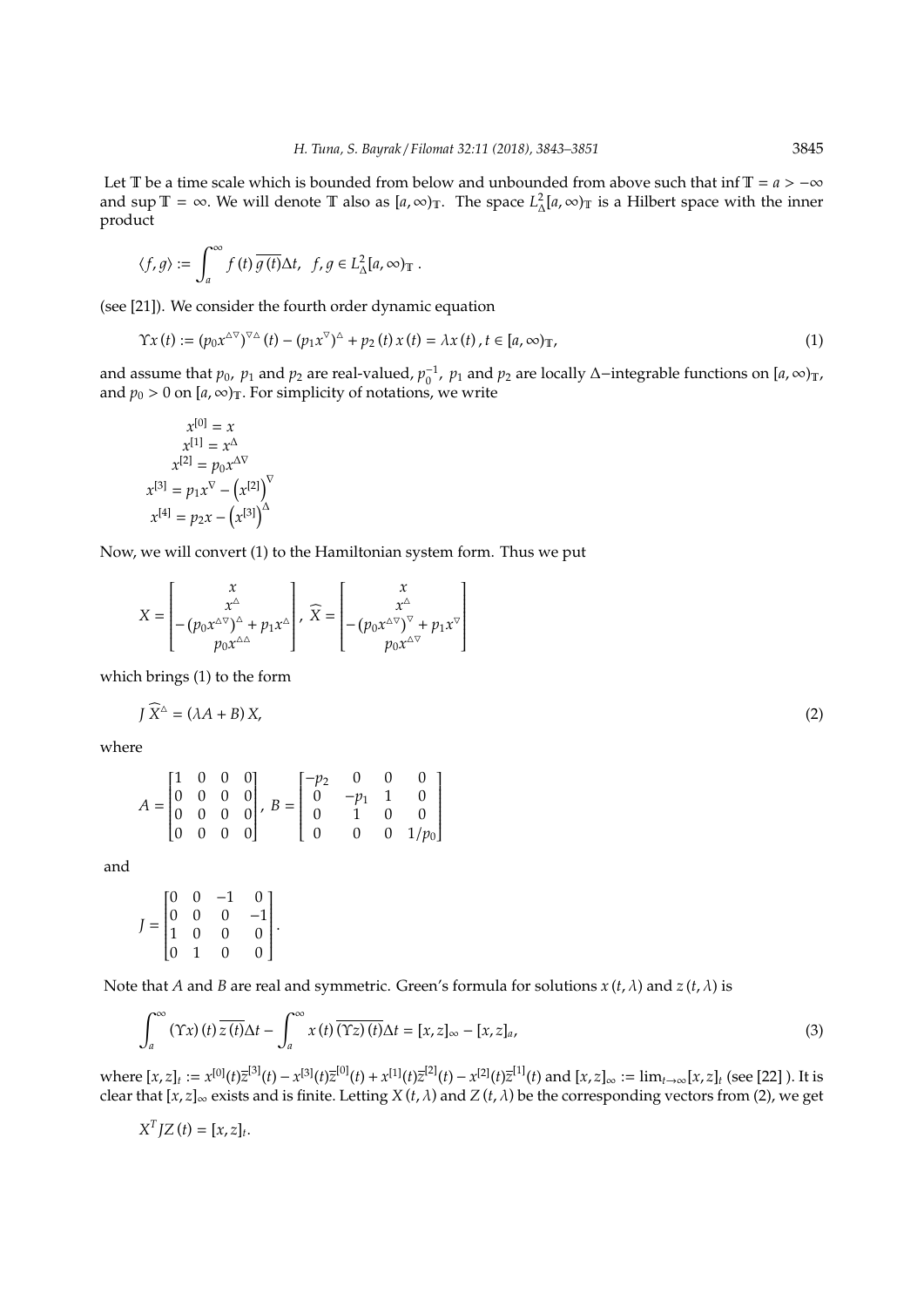Let  $y_i$ ,  $1 \le i \le 4$ , be the solutions of Eq. (1) subject to the following normalization conditions:

$$
p_0^2(t) W(y_1, y_2, y_3, y_4) = 1
$$

and

$$
\begin{bmatrix} [y_1, y_1] & [y_2, y_1] & [y_3, y_1] & [y_4, y_1] \\ [y_1, y_2] & [y_2, y_2] & [y_3, y_2] & [y_4, y_2] \\ [y_1, y_3] & [y_2, y_3] & [y_3, y_3] & [y_4, y_3] \\ [y_1, y_4] & [y_2, y_4] & [y_3, y_4] & [y_4, y_4] \end{bmatrix} = \begin{bmatrix} 0 & 0 & -1 & 0 \\ 0 & 0 & 0 & -1 \\ 1 & 0 & 0 & 0 \\ 0 & 1 & 0 & 0 \end{bmatrix},
$$

where the Wronskian of  $y_1$ ,  $y_2$ ,  $y_3$  and  $y_4$  is defined by (see [22])

$$
W(y_1, y_2, y_3, y_4) = \begin{vmatrix} y_1 & y_2 & y_3 & y_4 \\ y_1^{[1]} & y_2^{[1]} & y_3^{[1]} & y_4^{[1]} \\ y_1^{[2]} & y_2^{[2]} & y_3^{[2]} & y_4^{[2]} \\ y_1^{[3]} & y_2^{[3]} & y_3^{[3]} & y_4^{[3]} \end{vmatrix}.
$$

Then, we have a

**Lemma 2.5.** *For every*  $f, g \in L^2_\Lambda[a, \infty)_T$ *, we have the Plucker identity* 

$$
[f, g]_t = \begin{vmatrix} [y_2, g]_t & [g, y_4]_t \\ [y_2, f]_t & [f, y_4]_t \end{vmatrix} + \begin{vmatrix} [y_1, g]_t & [g, y_3]_t \\ [y_1, f]_t & [f, y_3]_t \end{vmatrix}.
$$
 (4)

*Proof.* The proof is similar to that of Lemma 1 in [35], thus we skip it.  $\square$ 

We will denote by  $D_{\text{max}}$  the set of all functions *x* in  $L^2_\Delta$  [a,  $\infty$ )<sub>T</sub> such that the first three  $\Delta$  derivatives are locally ∆– absolutely continuous in  $[a, \infty)$ <sub>T</sub>, and  $\Upsilon(x) \in L^2_{\Delta}[a, \infty)$ <sub>T</sub>. We define the maximal operator  $\Gamma_{\text{max}}$ on  $D_{\text{max}}$  by the equality  $\Gamma_{\text{max}}x = \Upsilon x$ . Let  $D_{\text{min}}$  denote the linear set of all vectors  $x \in D_{\text{max}}$  satisfying the conditions

$$
x^{[0]}(a) = x^{[1]}(a) = x^{[2]}(a) = x^{[3]}(a) = [x, z]_{\infty} = 0, \forall z \in D_{\text{max}}.\tag{5}
$$

If we restrict the operator Γmax to the set *D*min, then we obtain the minimal operator Γmin. It is clear that  $\Gamma_{\min}^* = \Gamma_{\max}$ , and  $\Gamma_{\min}$  is a closed symmetric operator with deficiency indices (2,2), (3,3), (4,4) (see [18], [35] ). Now we recall the following.

**Definition 2.6.** *A linear operator M (with dense domain D* (*M*) *) acting on some Hilbert space H is called dissipative (accumulative) if* Im (Mf, f)  $\geq$  0 (Im (Mf, f)  $\leq$  0) for all  $f \in D(M)$  and maximal dissipative (maximal accumulative) *if it does not have a proper dissipative (accumulative) extension (see [9]-[13]).*

**Definition 2.7.** *A triplet* (*H*, Φ<sub>1</sub>, Φ<sub>2</sub>) *is called a space of boundary values of a closed symmetric operator M on a Hilbert space H if* Φ<sup>1</sup> *and* Φ<sup>2</sup> *are linear maps from D* (*M*<sup>∗</sup> ) *to H*, *with equal deficiency numbers and such that:*

**i**) For every  $f, g \in D(M^*)$  we have

$$
\langle M^* f, g \rangle_H - \langle f, M^* g \rangle_H = \langle \Phi_1 f, \Phi_2 g \rangle_H - \langle \Phi_2 f, \Phi_1 g \rangle_H;
$$

**ii**) For any  $F_1, F_2 \in H$  there is a vector  $f \in D(M^*)$  such that  $\Phi_1 f = F_1$  and  $\Phi_2 f = F_2$  (see [4]).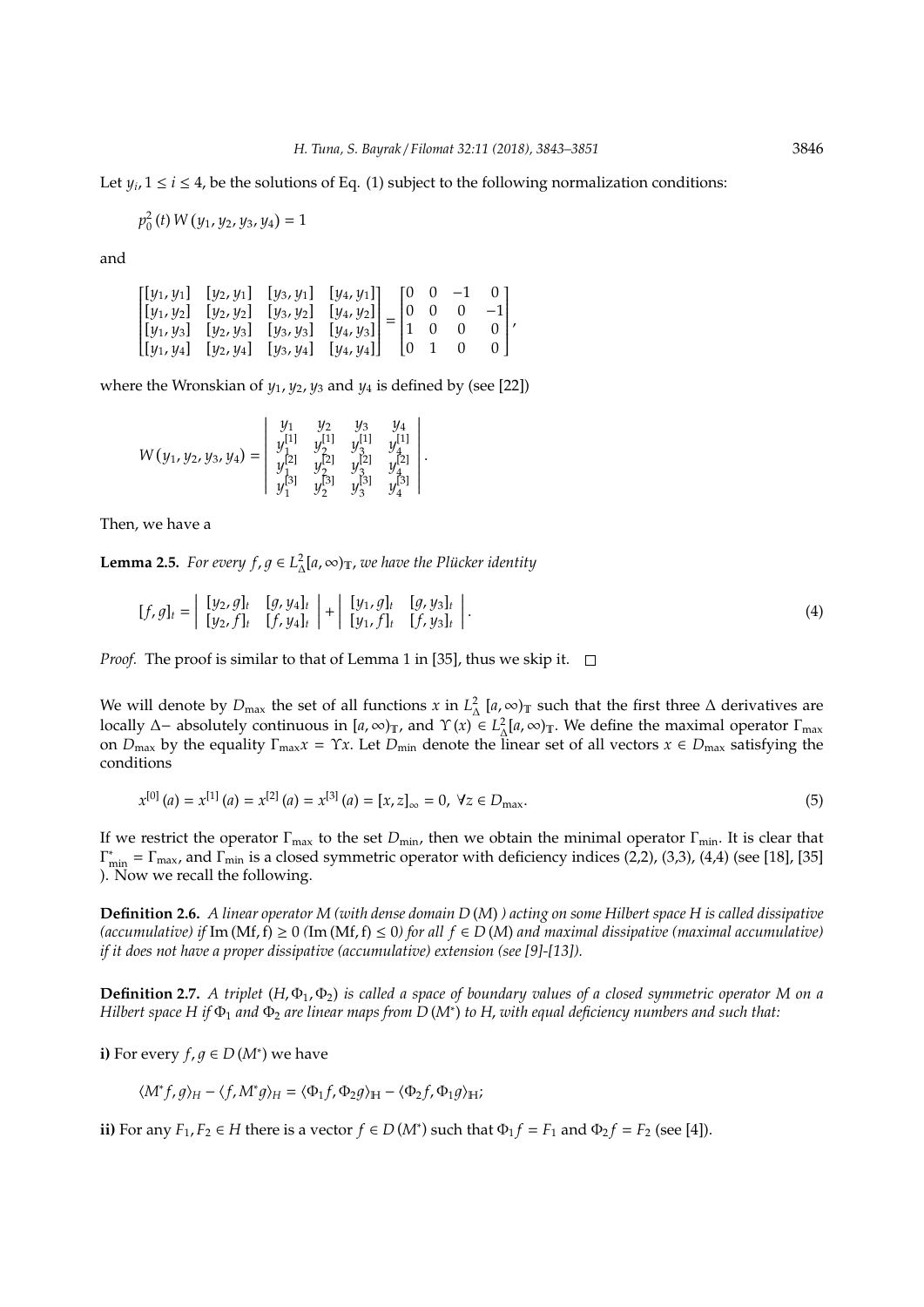#### **3. Lim-2 Case**

In this section, we will consider singular fourth order dynamic operators in the Lim-2 Case. Using the concept of boundary value space, we will describe all maximal dissipative, accretive, self-adjoint and other extensions, in terms of boundary conditions. Let the symmetric operator  $\Gamma_{\rm min}$  has deficiency indices (2,2), i.e., the Lim-2 Case. Then  $[y, z]_{\infty} = 0$  for all  $y, z \in D_{\min}$  (see [18]). The domain  $D_{\min}$  of the symmetric operator  $\Gamma_{\min}$ consists of precisely those vectors  $x \in D_{\text{min}}$  satisfying the conditions:  $x^{[0]}(a) = x^{[1]}(a) = x^{[2]}(a) = x^{[3]}(a) = 0$ . Let us define the linear maps  $S_1$  and  $S_2$  from  $D_{\text{max}}$  to  $\mathbb{C}^2$  by the formulae

$$
S_1 f = \begin{pmatrix} -x^{[0]}(a) \\ x^{[1]}(a) \end{pmatrix}, \ S_2 f = \begin{pmatrix} x^{[3]}(a) \\ x^{[2]}(a) \end{pmatrix}.
$$
 (6)

Now, we will state and prove some lemmas.

**Lemma 3.1.** *For arbitrary*  $y, z \in D_{\text{max}}$  *we have* 

$$
\langle \Gamma_{\text{max}} x, z \rangle_{L^2_{\Delta}} - \langle x, \Gamma_{\text{max}} z \rangle_{L^2_{\Delta}} = \langle S_1 x, S_2 z \rangle_{\mathbb{C}^2} - \langle S_2 x, S_1 z \rangle_{\mathbb{C}^2}.
$$
\n
$$
(7)
$$

*Proof.* For every  $x, z \in D_{\text{max}}$ , we have the Green's formula

$$
\langle \Gamma_{\text{max}} x, z \rangle_{L^2_{\Delta}} - \langle x, \Gamma_{\text{max}} z \rangle_{L^2_{\Delta}} = -[x, z]_a \,. \tag{8}
$$

Then,

$$
\langle S_1x, S_2z\rangle_{\mathbb{C}^2} - \langle S_2x, S_1z\rangle_{\mathbb{C}^2} = -x^{[0]}(a) \bar{z}^{[3]}(a) - x^{[1]}(a) \bar{z}^{[2]}(a) + x^{[3]}(a) \bar{z}^{[0]}(a) + x^{[2]}(a) \bar{z}^{[1]}(a)
$$
  
= -[x, z]\_a.

Using the equality (8), we obtain the equality (7).  $\Box$ 

**Lemma 3.2.** *For any complex numbers*  $\alpha_1$ ,  $\alpha_2$ ,  $\alpha_3$ , *and*  $\alpha_4$  *there is a function*  $x \in D_{\text{max}}$  *satisfying* 

$$
x^{[0]}
$$
 (a) =  $\alpha_1$ ,  $x^{[1]}$  (a) =  $\alpha_2$ ,  $x^{[2]}$  (a) =  $\alpha_3$ ,  $x^{[3]}$  (a) =  $\alpha_4$ .

*Proof.* Let *u* =  $\int u_1$ *u*2 !  $, v =$  $\int v_1$ *v*2  $\Big) \in \mathbb{C}^2$ . Then the vector-valued function

 $x(t) = \alpha_1(t) u_1 + \alpha_2(t) v_1 + \alpha_3(t) u_2 + \alpha_4(t) v_2$ 

where  $\alpha_i$  (*t*)  $\in L^2_{\Delta}[a, \infty)$   $(t = 1, ..., 4)$ , satisfying the conditions

$$
\alpha_1^{[0]}(a) = 1 \qquad \alpha_1^{[1]}(a) = 0 \qquad \alpha_1^{[2]}(a) = 0 \qquad \alpha_1^{[3]}(a) = 0
$$
  
\n
$$
\alpha_2^{[0]}(a) = 0 \qquad \alpha_2^{[1]}(a) = 0 \qquad \alpha_2^{[2]}(a) = 0 \qquad \alpha_2^{[3]}(a) = 1
$$
  
\n
$$
\alpha_3^{[0]}(a) = 0 \qquad \alpha_3^{[1]}(a) = -1 \qquad \alpha_3^{[2]}(a) = 0 \qquad \alpha_3^{[3]}(a) = 0
$$
  
\n
$$
\alpha_4^{[0]}(a) = 0 \qquad \alpha_4^{[1]}(a) = 0 \qquad \alpha_4^{[2]}(a) = 1 \qquad \alpha_4^{[3]}(a) = 0
$$

belongs to the set  $D_{\text{max}}$  and  $S_1x = u$ ,  $S_2x = v$ .  $\Box$ 

Thus, the following hold.

**Theorem 3.3.** *The triple*  $\langle \mathbb{C}^2, S_1, S_2 \rangle$  *defined by (6) is a boundary value space of the operator*  $\Gamma_{\text{min}}$ *.* 

**Corollary 3.4.** For any contraction K in  $\mathbb{C}^2$  the restriction of the operator  $\Gamma_{\min}$  to the set of functions  $x \in D_{\max}$ *satisfying either*

$$
(K - I) S_1 x + i (K + I) S_2 x = 0
$$
\n(9)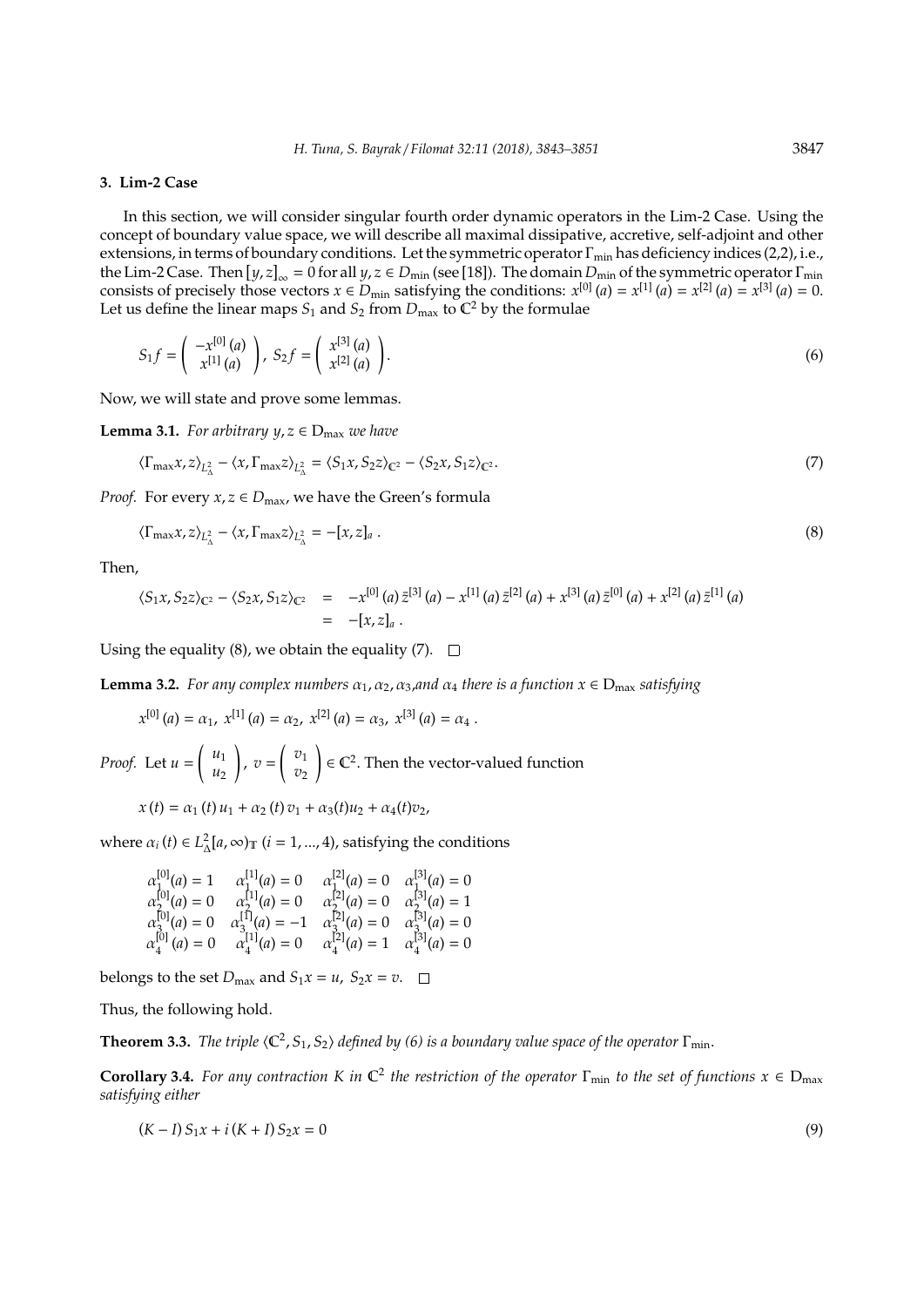*or*

$$
(K - I) S_1 x - i (K + I) S_2 x = 0 \tag{10}
$$

*is respectively the maximal dissipative and accretive extension of the operator* Γmin. *Conversely, every maximal dissipative (accretive) extension of the operator*  $\Gamma_{\rm min}$  *is the restriction of*  $\Gamma_{\rm max}$  *to the set of functions*  $x \in D_{\rm max}$ *satisfying (9) ( (10) ), and the extension uniquely determines the contraction K. Conditions (9) ( (10) ), in which K is*  $a$ n isometry describe the maximal symmetric extensions of Γ<sub>min</sub> in L2 [a,∞)<sub>T</sub>. If K is unitary, these conditions define *self-adjoint extensions.*

In particular, the boundary conditions

$$
x^{[3]}(a) - h_1 x^{[0]}(a) = 0
$$
  

$$
x^{[1]}(a) - h_2 x^{[2]}(a) = 0
$$

with  $Imh_1 \ge 0$  or  $h_1 = \infty$ ,  $Imh_2 \ge 0$  or  $h_2 = \infty$ ,  $(Imh_1 = 0$  or  $h_1 = \infty$ ,  $Imh_2 = 0$  or  $h_2 = \infty$ ,  $Imh_3 = 0$  ) describe the maximal dissipative (self-adjoint) extensions of  $\Gamma_{\text{min}}$  with separated boundary conditions.

#### **4. Lim-4 Case**

 $\mathbf{r}$ 

In this section, we will consider singular fourth order dynamic operators in the Lim-4 Case. We will describe all maximal dissipative, accretive, self-adjoint and other extensions, in terms of boundary conditions. Now we assume that  $\Gamma_{\text{min}}$  has deficiency indices (4,4). Then  $y_i \in L^2_{\Delta}[a, \infty)_T$ ,  $1 \le i \le 4$ , and  $y_i \in D_{\text{max}}$ ,  $1 \leq i \leq 4$ .

**Theorem 4.1.** *The domain*  $D_{min}$  *of the operator*  $\Gamma_{min}$  *consists of precisely those functions*  $x \in D_{max}$  *satisfying the following conditions:*

$$
x^{[0]}(a) = x^{[1]}(a) = x^{[2]}(a) = x^{[3]}(a) = 0,
$$
  
\n
$$
[x, y_1]_{\infty} = [x, y_2]_{\infty} = [x, y_3]_{\infty} = [x, y_4]_{\infty} = 0.
$$
 (11)

*Proof.* From (5) and (4), we get the desired result.  $\square$ 

 $\mathbb{Z}$ 

 $\mathbf{r}$ 

Let us denote by  $\Omega_1$  and  $\Omega_2$  the linear mappings of  $D_{\max}$  to  $\mathbb{C}^4$  defined by

 $\sim$ 

$$
\Omega_1 x = \begin{pmatrix} -x^{[0]}(a) \\ -x^{[1]}(a) \\ [x, y_2]_{\infty} \\ [x, y_1]_{\infty} \end{pmatrix}, \Omega_2 y = \begin{pmatrix} x^{[3]}(a) \\ x^{[2]}(a) \\ [x, y_4]_{\infty} \\ [x, y_3]_{\infty} \end{pmatrix}.
$$
\n(12)

Then we have the following

**Theorem 4.2.** *The triple*  $\langle \mathbb{C}^4, \Omega_1, \Omega_2 \rangle$  *defined by (12) is a boundary space of the operator*  $\Gamma_{\text{min}}$ *.* 

*Proof.* For every  $x, z \in D_{\text{max}}$ , we have

$$
\langle \Omega_{1}x, \Omega_{2}z \rangle - (\langle \Omega_{2}x, \Omega_{1}z \rangle) = -x^{[0]}(a) \bar{z}^{[3]}(a) - x^{[1]}(a) \bar{z}^{[2]}(a) + [x, y_{2}]_{\infty} [z, y_{4}]_{\infty} + [x, y_{1}]_{\infty} [z, y_{3}]_{\infty}
$$
  
\n
$$
+x^{[3]}(a) \bar{z}^{[0]}(a) + x^{[2]}(a) \bar{z}^{[1]}(a) - [x, y_{4}]_{\infty} [z, y_{2}]_{\infty} - [x, y_{3}]_{\infty} [z, y_{1}]_{\infty}
$$
  
\n
$$
= -x^{[0]}(a) \bar{z}^{[3]}(a) - x^{[1]}(a) \bar{z}^{[2]}(a) + x^{[3]}(a) \bar{z}^{[0]}(a) + x^{[2]}(a) \bar{z}^{[1]}(a)
$$
  
\n
$$
+ [x, y_{4}]_{\infty} [y_{2}, z]_{\infty} - [x, y_{2}]_{\infty} [y_{4}, z]_{\infty} + [x, y_{3}]_{\infty} [y_{1}, z]_{\infty} - [y_{1}, x]_{\infty} [z, y_{3}]_{\infty}.
$$

From the Plucker identity (4), we have

$$
\langle \Omega_1 x, \Omega_2 z \rangle - (\langle \Omega_2 x, \Omega_1 z \rangle = [x, z]_{\infty} - [x, z]_a.
$$

By the Green formula (3), we get

$$
\langle \Omega_1 x, \Omega_2 z \rangle - \big ( \langle \Omega_2 x, \Omega_1 z \rangle = \langle \Gamma_{\rm max} x, z \rangle_{L^2_\Delta} - \langle x, \Gamma_{\rm max} z \rangle_{L^2_\Delta},
$$

i.e., the first condition of the definition of a space of boundary values holds.  $\Box$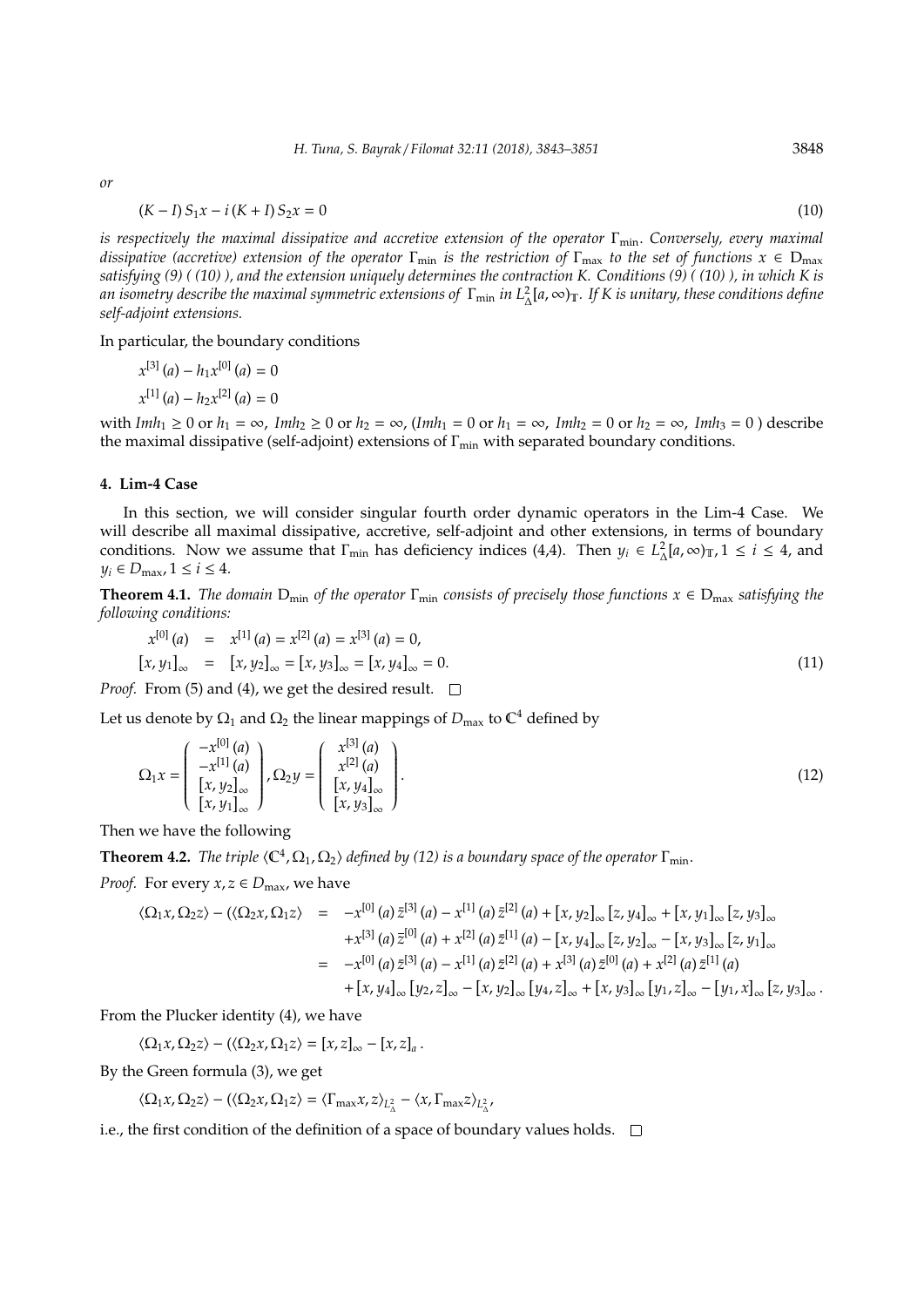The second condition will prove the following lemma.

**Lemma 4.3.** *For any complex numbers*  $\alpha_0$ ,  $\alpha_1$ ,  $\alpha_2$ ,  $\alpha_3$ ,  $\beta_0$ ,  $\beta_1$ ,  $\beta_2$ , and  $\beta_3$  *there is a function*  $x \in D_{\max}$  *satisfying* 

$$
x^{[0]}(a) = \alpha_0, x^{[1]}(a) = \alpha_1, x^{[2]}(a) = \alpha_2, x^{[3]}(a) = \alpha_3
$$
  

$$
[x, y_1]_{\infty} = \beta_0, [x, y_2]_{\infty} = \beta_1, [x, y_3]_{\infty} = \beta_2, [x, y_4]_{\infty} = \beta_3.
$$

*Proof.* Let f be an arbitrary element of  $L^2_\Delta[a,\infty)_T$  satisfying

$$
\langle f, y_1 \rangle_{L^2_{\alpha}} = \beta_0 + \alpha_3, \ \langle f, y_2 \rangle_{L^2_{\alpha}} = \beta_1 - \alpha_1
$$
  

$$
\langle f, y_3 \rangle_{L^2_{\alpha}} = \beta_2 - \alpha_0, \ \langle f, y_4 \rangle_{L^2_{\alpha}} = \beta_3 + \alpha_2.
$$
 (13)

*There is such an f*, *even among the linear combinations of y*1, *y*2, *y*<sup>3</sup> *and y*4. *Indeed, if we set*

$$
f = c_1 y_1 + c_2 y_2 + c_3 y_3 + c_4 y_4,
$$

*then the conditions in (13) constitute a system of equations in the constants*  $c_1$ *,*  $c_2$ *,*  $c_3$ *,*  $c_4$ *, whose determinant is the Gram determinant of the linearly independent functions y*1, *y*2, *y*<sup>3</sup> *y*<sup>4</sup> , *and is therefore nonzero. Let x* (*t*) *denote the solution of the equation*  $\Upsilon(x) = f$  *satisfying the initial conditions* 

$$
x^{[0]}(a) = \alpha_0, x^{[1]}(a) = \alpha_1, x^{[2]}(a) = \alpha_2, x^{[3]}(a) = \alpha_3.
$$

*Assume that x* (*t*) *is the desired element. If we apply Green's formula (3) to x* (*t*) *and y<sup>j</sup>* , *we obtain*

$$
\langle f, y_j \rangle_{L^2_{\lambda}} = \langle \Upsilon(x), y_j \rangle_{L^2_{\lambda}} = [x, y_j]_{\infty} - [x, y_j]_0, \ j = 1, 2, 3, 4.
$$

*But*  $\Upsilon(y_j) = 0$   $(j = 1, 2, 3, 4)$ . *Since*  $x^{[0]}(a) = \alpha_0$ ,  $x^{[1]}(a) = \alpha_1$ ,  $x^{[2]}(a) = \alpha_2$ ,  $x^{[3]}(a) = \alpha_3$ , we have

$$
\begin{bmatrix} x, y_j \end{bmatrix}_a = \begin{cases} -\alpha_3, & \text{for } j = 1 \\ \alpha_1, & \text{for } j = 2 \\ \alpha_0, & \text{for } j = 3 \\ -\alpha_2, & \text{for } j = 4 \end{cases}.
$$

*Hence we get*

$$
\langle f, y_1 \rangle_{L^2_{\Delta}} = [x, y_1]_{\infty} - [x, y_1]_a
$$
  
\n
$$
= [x, y_1]_{\infty} + \alpha_3,
$$
  
\n
$$
\langle f, y_2 \rangle_{L^2_{\Delta}} = [x, y_2]_{\infty} - [x, y_2]_a
$$
  
\n
$$
= [x, y_2]_{\infty} - \alpha_1,
$$
  
\n
$$
\langle f, y_3 \rangle_{L^2_{\Delta}} = [x, y_3]_{\infty} - [x, y_3]_a
$$
  
\n
$$
= [x, y_3]_{\infty} - \alpha_0,
$$
  
\n
$$
\langle f, y_4 \rangle_{L^2_{\Delta}} = [x, y_4]_{\infty} - [x, y_4]_a
$$
  
\n
$$
= [x, y_4]_{\infty} + \alpha_2.
$$

*According to (13), we have*

$$
[x, y_1]_{\infty} = \beta_0, [x, y_2]_{\infty} = \beta_1, [x, y_3]_{\infty} = \beta_2, [x, y_4]_{\infty} = \beta_3.
$$

 $\Box$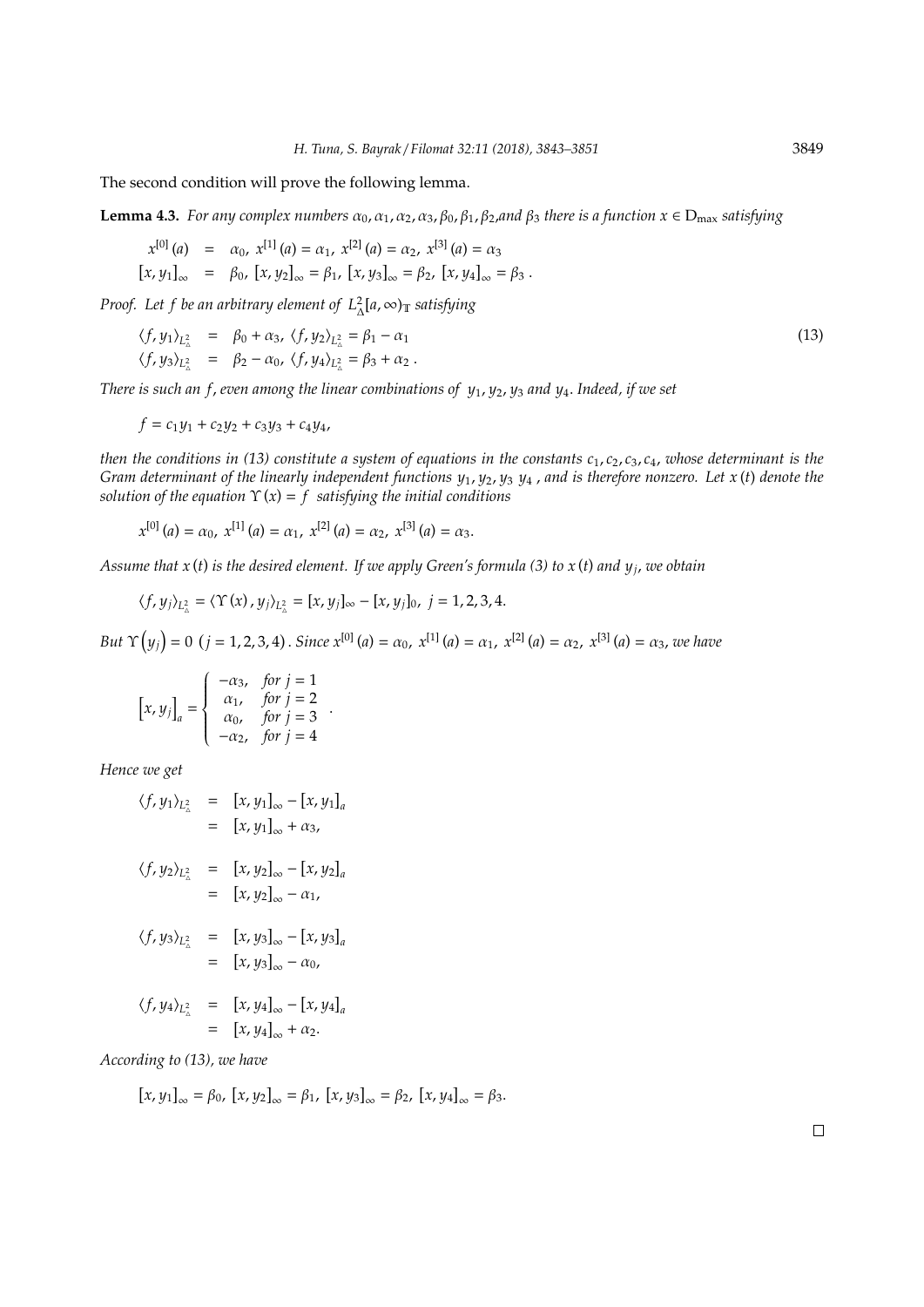**Corollary 4.4.** For any contraction K in  $\mathbb{C}^4$  the restriction of the operator  $\Gamma_{\min}$  to the set of functions  $x \in D_{\max}$ *satisfying either*

$$
(K-I)\Omega_1 x + i(K+I)\Omega_2 x = 0\tag{14}
$$

*or*

$$
(K-I)\,\Omega_1 x - i\,(K+I)\,\Omega_2 x = 0\tag{15}
$$

*is respectively the maximal dissipative and accretive extension of the operator* Γ<sub>min</sub>. *Conversely, every maximal dissipative (accretive) extension of the operator*  $\Gamma_{\rm min}$  *is the restriction of*  $\Gamma_{\rm max}$  *to the set of functions*  $x \in D_{\rm max}$ *satisfying (14) ( (15) ), and the extension uniquely determines the contraction K. Conditions (14) ( (15) ), in which K* is an isometry describe the maximal symmetric extensions of Γ<sub>min</sub> in L<sub>Δ</sub>[a,∞)<sub>T</sub>. If *K* is unitary, these conditions *define self-adjoint extensions.*

In particular, the boundary conditions

$$
x^{[3]}(a) - h_1 x^{[0]}(a) = 0
$$
  
\n
$$
x^{[2]}(a) - h_2 x^{[1]}(a) = 0
$$
  
\n
$$
[x, y_4]_{\infty} - h_3[x, y_2]_{\infty} = 0
$$
  
\n
$$
[x, y_3]_{\infty} - h_4[x, y_1]_{\infty} = 0
$$

with  $Imh_1 \geq 0$  or  $h_1 = \infty$ ,  $Imh_2 \geq 0$  or  $h_2 = \infty$ ,  $Imh_3 \geq 0$  or  $h_3 = \infty$  and  $Imh_4 \geq 0$  or  $h_4 = \infty$  ( $Imh_1 = 0$  or  $h_1 = \infty$ , *Imh*<sub>2</sub> = 0 or  $h_2 = \infty$ , *Imh*<sub>3</sub> = 0 or  $h_3 = \infty$  and *Imh*<sub>4</sub> = 0 or  $h_4 = \infty$ ) describe the maximal dissipative (self-adjoint) extensions of  $\Gamma_{\text{min}}$  with separated boundary conditions.

## **References**

- [1] V.M. Bruk, On a class of boundary –value problemswith a spectral parameter in the boundary conditions, Mat. Sb.,100, (1976) , 210 − 216.
- [2] J. W. Calkin, Abstract boundary conditions, Trans. Amer. Math. Soc.,Vol 45,No. 3, (1939) , 369 − 442.
- [3] M.L. Gorbachuk, V.I. Gorbachuk and A.N. Kochubei, 1989. The theory of extensions of symmetric operators and boundary-value problems for differential equations', Ukrain. Mat. Zh. 41, (1989) , 1299−1312; English transl. in Ukrainian Math. J. 41(1989), 1117− 1129.
- [4] M.L. Gorbachuk and V.I. Gorbachuk, Boundary Value Problems for Operator Differential Equations, Naukova Dumka, Kiev, 1984; English transl. 1991,Birkhauser Verlag.
- [5] I. M. Guseĭnov and R. T. Pashaev, Description of selfadjoint extensions of a class of differential operators of order 2n with defect indices (*n* + *k*, , *n* + *k*), 0 < *k* < *n*,Izv.Akad.Nauk Azerb. Ser. Fiz. Tekh. Mat. Nauk, No.2, (1983) , 15 − 19 (in Russian).
- [6] A. M. Khol'kin, Self-adjoint boundary conditions at-infinity for a quasiregular system of even-order differential equations (1981) pp.174 − 183 in: Theory of operators in function spaces and its applications, Naukova Dumka, Kiev.
- [7] A. N. Kochubei, Extensions of symmetric operators and symmetric binary relations, Mat. Zametki 17, (1975) , 41 − 48; English transl. in Math. Notes 17(1975), 25 − 28.
- [8] B. P. Allahverdiev, On extensions of symmetric Schrödinger operators with a matrix potential, Izvest. Ross. Akad. Nauk. Ser . Math. 59, (1995) , 19 − 54; English transl. Izv. Math. 59, (1995) , 45 − 62.
- [9] B.P. Allahverdiev, Extensions of symmetric singular second-order dynamic operators on time scales. Filomat 30 (2016), no. 6, 1475–1484.
- [10] B.P. Allahverdiev, Extensions of symmetric infinite Jacobi operator. Linear Multilinear Algebra 62 (2014), no. 9, 1146–1152.
- [11] B.P. Allahverdiev, Extensions of symmetric second-order difference operators with matrix coefficients. J. Difference Equ. Appl. 19 (2013), no. 5, 839–849.
- [12] A. Canoğlu and B.P. Allahverdiev, Selfadjoint and dissipative extensions of a symmetric Schrödinger operator. Math. Balkanica (N.S.) 17 (2003), no. 1-2, 113–120.
- [13] F.G. Maksudov and B.P. Allahverdiev, On the extensions of Schrödinger operators with a matrix potentials, Dokl. Akad. Nauk 332, no.1, (1993) , 18 − 20;English transl. Russian Acad. Sci. Dokl. Math. 48 (1994) , no.2, 240 − 243.
- [14] M. M. Malamud and V. I. Mogilevskiy, On extensions of dual pairs of operators, Dopov. Nats Akad. Nauk. Ukr. (1997) ,no.  $1,30 - 37.$
- [15] G. A. Mirzoev, Fourth order quasi regular differential operator, Dokl. Akad. Nauk SSSR 251, (1980) , no.3, 550 − 553; English transl. Soviet Math. Dpkl. 21, (1980) , 480 − 483.